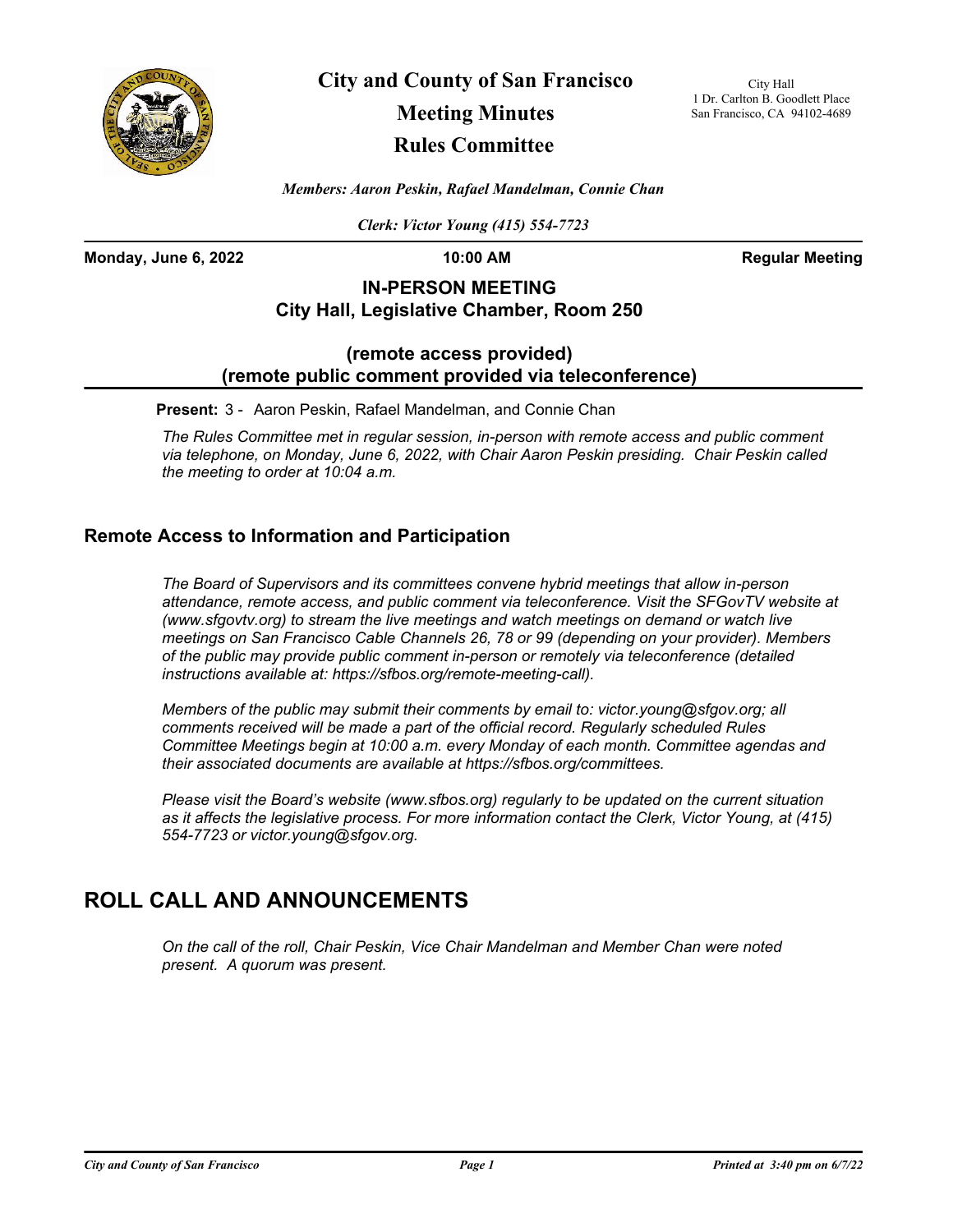## **COMMUNICATIONS**

*Victor Young, Rules Committee Clerk, instructed members of the public, when general public comment is called, to contribute live comments for up to two minutes by dialing the provided telephone number. When connected, they will receive another prompt to dial \* 3 to be added to the queue to speak. Make sure to call from a quiet location, speak clearly and slowly, and turn*  down your television or radio. Written comments may be submitted through email *(victor.young@sfgov.org) or the U.S. Postal Service at City Hall, 1 Dr. Carlton B. Goodlett Place, Room 244, San Francisco, CA 94102.*

## **AGENDA CHANGES**

*There were no agenda changes.*

## **REGULAR AGENDA**

**[220511](http://sfgov.legistar.com/gateway.aspx?m=l&id=38703) [Mayoral Appointment, Public Works Commission - Lynne Newhouse Segal]** Motion approving/rejecting Mayor's nomination for the appointment of Lynne Newhouse Segal to the Public Works Commission, for a term ending July 2, 2026. (Clerk of the Board) (Charter, Section 4.141, provides that this nomination is subject to confirmation by the Board of Supervisors and shall be the subject of a public hearing and vote within 60 days from the date the nomination is transmitted to the Clerk of the Board. If the Board fails to act on the nomination within 60 days of the date the nomination is transmitted to the Clerk, then the nominee shall be deemed approved. Transmittal date: May 2, 2022.)

05/03/22; RECEIVED AND ASSIGNED to Rules Committee.

05/23/22; CONTINUED. Heard in Committee. Speakers: Rachael Alfonso (Office of the City Administrator); provided an overview and responded to questions raised throughout the discussion. Fady Zoubi; Lauren Post; spoke on their qualifications and answered questions raised throughout the discussion. Mariana Herr; spoke in support of the appointment of Fadi Zoubi.

*Heard in Committee. Speakers: Rachel Alonso (Office of the City Administrator); Bob Fuller, Secretary (Public Works Commission); provided an overview and responded to questions raised throughout the discussion. Lynne Newhouse Segal; spoke on their qualifications and answered questions raised throughout the discussion.*

**Chair Peskin moved that this Motion be AMENDED, AN AMENDMENT OF THE WHOLE BEARING NEW TITLE, by striking the word 'rejecting' throughout the legislation and adding other clarifying and conforming changes. The motion carried by the following vote:**

Ayes: 3 - Peskin, Mandelman, Chan